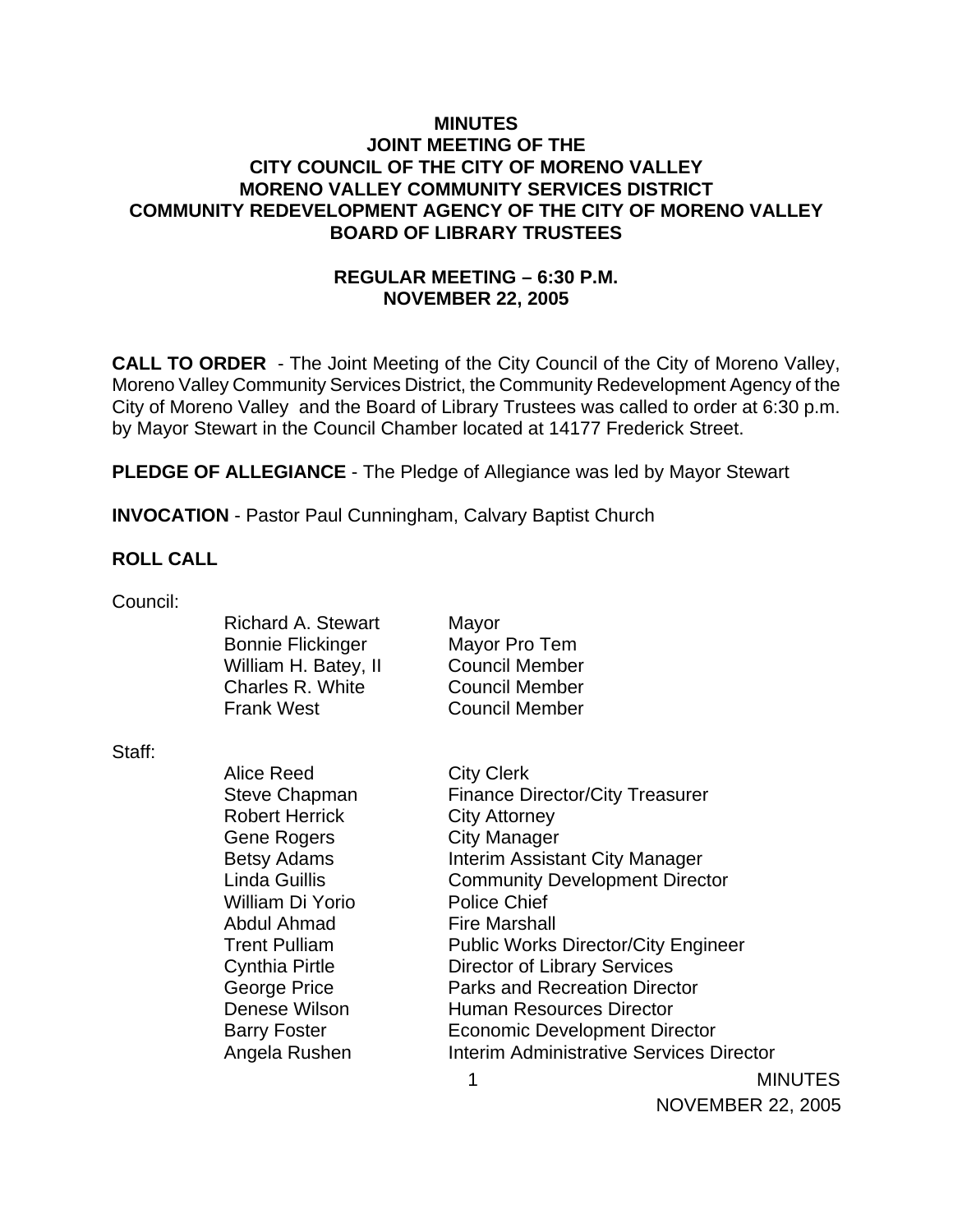# **JOINT CONSENT CALENDARS (SECTIONS A-D) OF THE CITY COUNCIL OF THE CITY OF MORENO VALLEY, MORENO VALLEY COMMUNITY SERVICES DISTRICT, COMMUNITY REDEVELOPMENT AGENCY OF THE CITY OF MORENO VALLEY AND THE BOARD OF LIBRARY TRUSTEES**

Mayor Stewart opened the agenda items for the Consent Calendars for public comments, there being none, public comments were closed.

#### **A. CONSENT CALENDAR** - **CITY COUNCIL**

- A1. ORDINANCES FIRST READING BY TITLE ONLY Waived reading of all Ordinance Introductions and read by title only.
- A2. REQUEST TO REMOVE THE CROSSWALK ON CACTUS AVENUE AT JOSHUA TREE AVENUE (Report of: Public Works Department) Recommendation: Instruct Transportation Engineering Division to remove the crosswalk on Cactus Avenue at Joshua Tree Avenue on December 22, 2005.
- A3. REQUEST APPROVAL TO ADD ONE NEW PART TIME CAREER CROSSING GUARD POSITION TO THE ADULT SCHOOL CROSSING GUARD PROGRAM AND REDEPLOYMENT OF TWO CROSSING GUARDS TO STAFF THE INTERSECTIONS OF OLIVER STREET AT DELPHINIUM AVENUE, BAY AVENUE AT PECAN PLACE, AND DELPHINIUM AVENUE AT WINTERGREEN STREET (Report of: Public Works Department)

 Recommendation: Approve the addition of one new part time career crossing guard position to the Adult School Crossing Guard Program and redeployment of two crossing guards to staff the intersections of Oliver Street at Delphinium Avenue, Bay Avenue at Pecan Place, and Delphinium Avenue at Wintergreen Street; and approve the appropriation of \$7,600 from the General Fund Account Number 010-72110-6120 to fund the additional part time career Adult School Crossing Guard position for the remainder of the 2005/2006 fiscal year (December through June).

A4. PALM DESERT DEVELOPMENT COMPANY (PDDC) HEACOCK COTTONWOOD IV, LP (COTTONWOOD PLACE PHASE IV) OWNER PARTICIPATION AGREEMENT (Report of: Economic Development Department) Recommendation: Adopt the resolution approving the Owner Participation

Agreement (OPA) between the Community Redevelopment Agency (Agency) and Heacock Cottonwood Limited Partnership IV (Participant).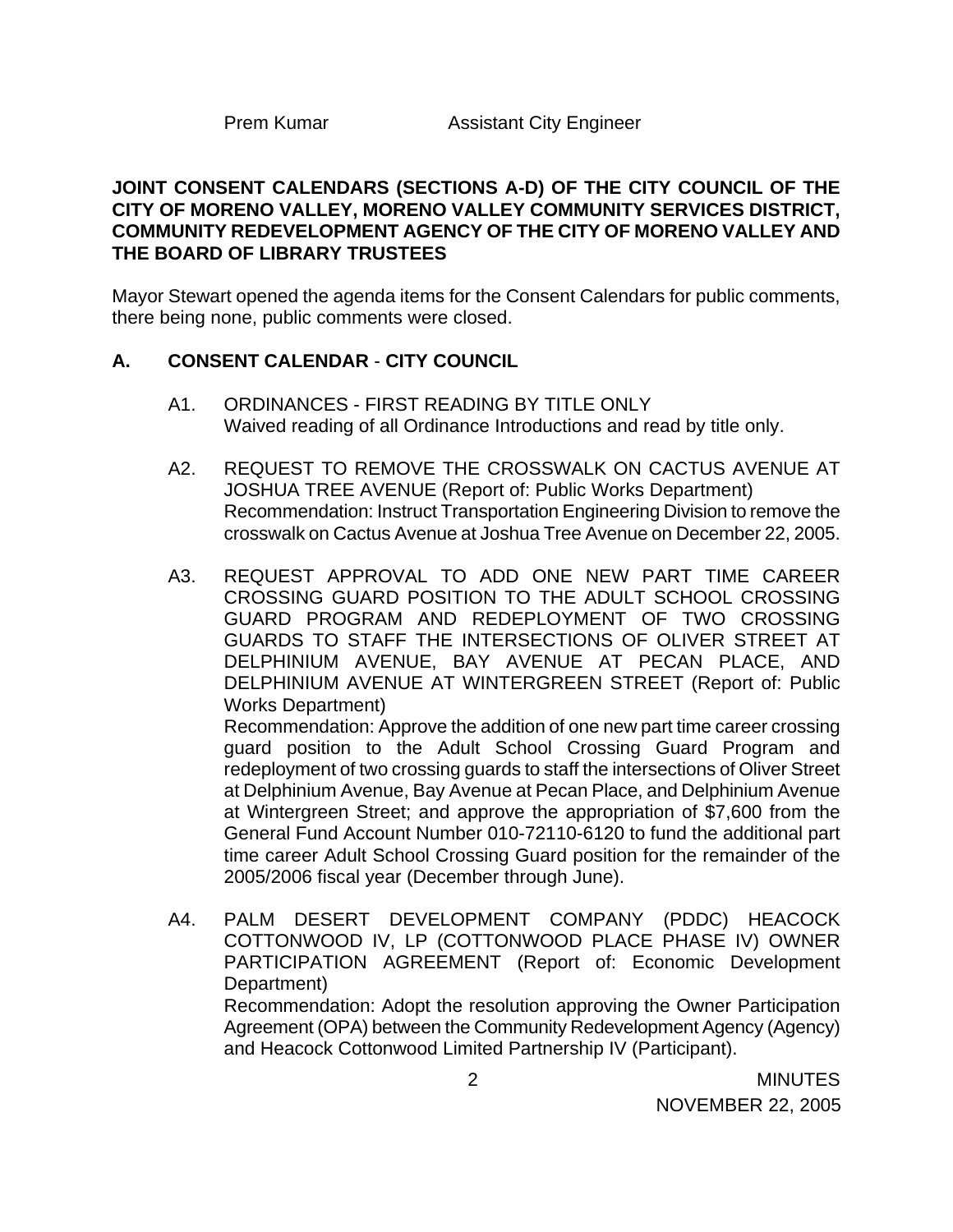#### Resolution No. 2005-109

 A Resolution of the City Council of the City of Moreno Valley, California, Approving an Owner Participation Agreement with Heacock Cottonwood IV Limited Partnership for the Development of Land, Making Certain Findings, and Approving the Use of Funds

- A5. APPROVAL FOR THE THIRD AMENDMENT TO POLICE CONTRACT (Report of: Police Department) Recommendation: Approve the Third Amendment to the police contract and authorize the Mayor to sign the document.
- A6. FINAL MAP 30316 SINGLE FAMILY RESIDENTIAL PROJECT, AMENDMENT TO AGREEMENT FOR PUBLIC IMPROVEMENTS (TIME EXTENSION) – EAST OF LASSELLE STREET, NORTH OF IRIS AVENUE, AND NORTH OF CAMINO FLORES – SUBDIVIDER: K. HOVNANIAN FORECAST HOMES, INC. (Report of: Public Works Department) Recommendation: Authorize the Mayor to execute the Amendment to Agreement for Public Improvements for Final Map 30316; and instruct the City Clerk to forward the completed Amendment to Agreement for Public Improvements to the County Recorder's Office for recordation.
- A7. TRACT 30317 TRAFFIC SIGNAL SYSTEM, REDUCE FAITHFUL PERFORMANCE BOND – INTERSECTION OF IRIS AVENUE AND LOS CABOS DRIVE – SUBDIVIDER – K. HOVNANIAN FORECAST HOMES, INC. (Report of: Public Works Department) Recommendation: Approve a 90% reduction to the Faithful Performance Bond securing the traffic signal system for Tract 30317; and authorize the City Engineer to reduce the Faithful Performance Bond by 90%.
- A8. REQUEST FOR 4-WAY STOP CONTROL AT THE INTERSECTION OF INDIAN STREET AND ATWOOD AVENUE (Report of: Public Works Department) Recommendation: Adopt Resolution No. 2005-110 to establish 4-way stop control at the intersection of Indian Street and Atwood Avenue.

Resolution No. 2005-110

 A Resolution of the City Council of the City of Moreno Valley Establishing Stop Controls for Northbound and Southbound Traffic on Indian Street at Atwood Avenue

|  |  |  |  | THIRD AMENDMENT TO AGREEMENT FOR PROFESSIONAL |
|--|--|--|--|-----------------------------------------------|
|  |  |  |  | <b>MINUTES</b>                                |

NOVEMBER 22, 2005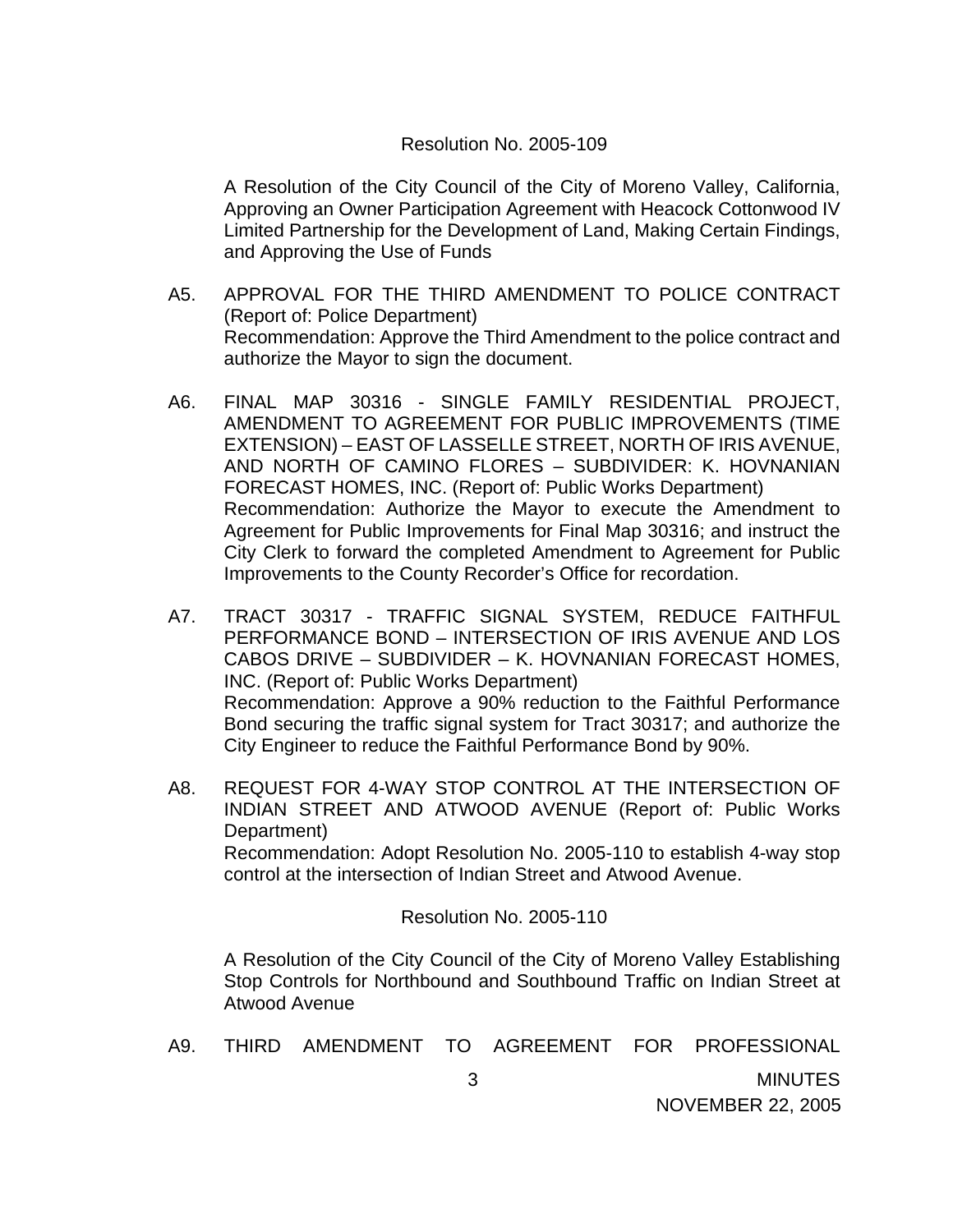CONSULTANT SERVICES WITH ASSOCIATED ENGINEERS, INC. FOR FISCAL YEAR 2005/2006 STREET IMPROVEMENT PROGRAM (SIP) CAPITAL IMPROVEMENT PROGRAM (CIP), PROJECT NO. 02-12185520 (Report of: Public Works Department)

 Recommendation: Approve the Third Amendment to Agreement for Professional Consultant Services with Associated Engineers, Inc., 3311 East Shelby Street, Ontario, California 91764 to provide Professional Consultant Services; authorize the Mayor to execute said Third Amendment to Agreement for Professional Consultant Services with Associated Engineers, Inc.; and authorize an increase in the Purchase Order to Associated Engineers, Inc. in the amount of \$30,129 (the agreement amount plus 10% contingency) for a total amount of \$112,669, when the Third Amendment to Agreement for Professional Consultant Services has been signed by all parties.

A10. ORDINANCE NO. 699 - AN ORDINANCE OF THE CITY COUNCIL OF THE CITY OF MORENO VALLEY, CALIFORNIA, APPROVING PA04-0164 (ZONE CHANGE) TO CHANGE THE LAND USE FROM (O) OFFICE AND (PD) PLANNED DEVELOPMENT TO (R3) RESIDENTIAL 3 FOR APPROXIMATELY 36.24-NET ACRES OF LAND ASSESSOR'S PARCEL NUMBERS 486-260-002, 486-260-007, 486-260-010, AND 486-260-011 LOCATED AT THE SOUTHEAST CORNER OF ALESSANDRO BOULEVARD AND NASON STREET (RECEIVED FIRST READING AND INTRODUCTION ON NOVEMBER 8, 2005 ON A 5-0 VOTE, AS AMENDED) (Report of: Community Development Department) Recommendation: Adopt Ordinance No. 699.

#### Ordinance No. 699

An Ordinance of the City Council of the City of Moreno Valley, California, Approving PA04-0164 (Zone Change) to Change the Land Use From (O) Office and (PD) Planned Development to (R3) Residential 3 for Approximately 36.24-Net Acres of Land Assessor's Parcel Numbers 486-260-002, 486-260- 007, 486-260-010, and 486-260-011 Located at the Southeast Corner of Alessandro Boulevard and Nason Street

A11. ORDINANCE NO. 700 - AN ORDINANCE OF THE CITY COUNCIL OF THE CITY OF MORENO VALLEY, CALIFORNIA, APPROVING PA04-0184 (ZONE CHANGE) TO CHANGE THE LAND USE FROM (PD) PLANNED DEVELOPMENT TO (RA2) RESIDENTIAL AGRICULTURE 2 FOR APPROXIMATELY 18.1-NET ACRES OF LAND ASSESSOR'S PARCEL NUMBERS 486-290-001 AND 486-290-002 LOCATED AT THE SOUTHEAST CORNER OF NASON STREET AND BRODIAEA AVENUE (RECEIVED FIRST READING AND INTRODUCTION ON NOVEMBER 8,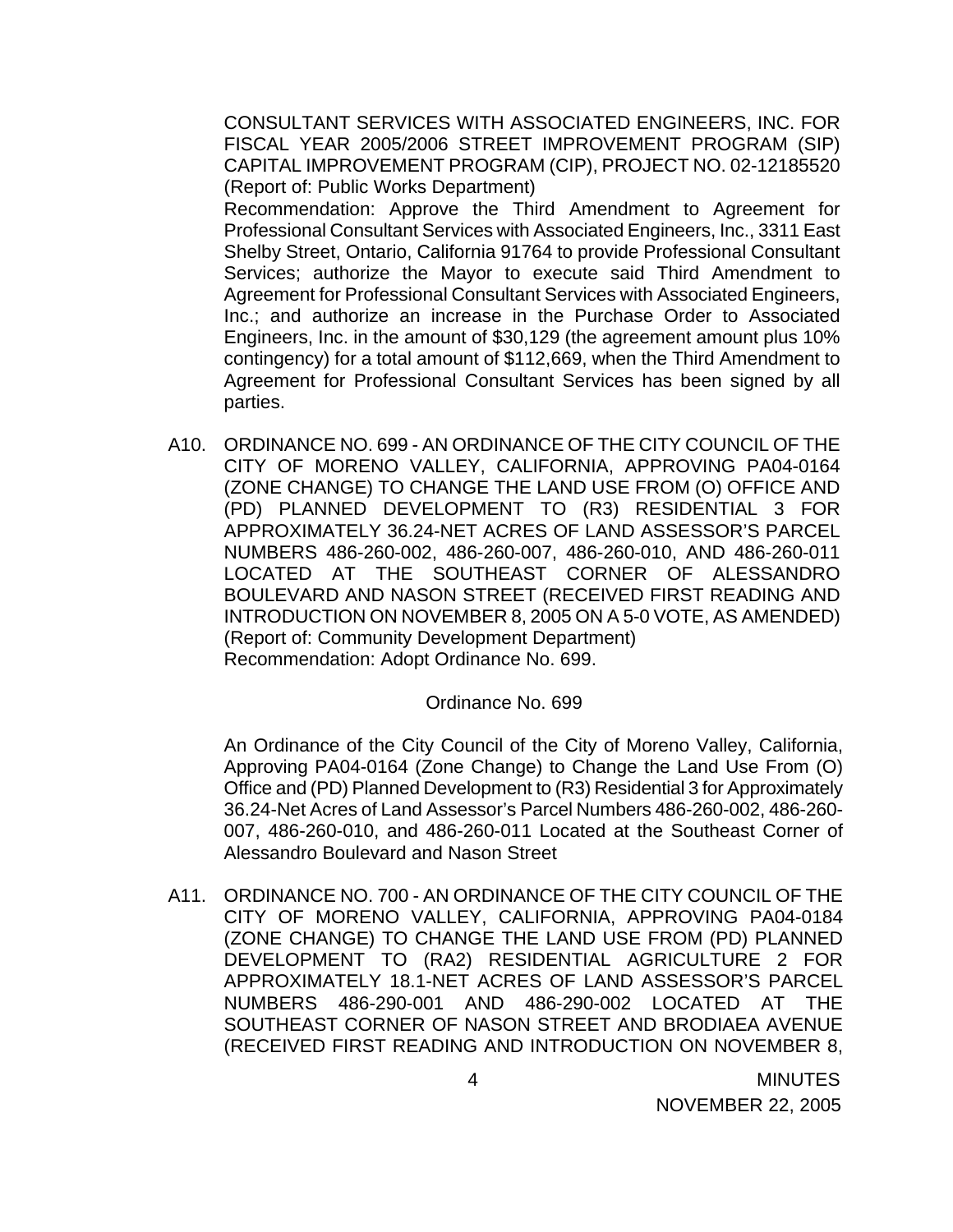2005 ON A 5-0 VOTE) (Report of: Community Development Department) Recommendation: Adopt Ordinance No. 700.

#### Ordinance No. 700

 An Ordinance of the City Council of the City of Moreno Valley, California, Approving PA04-0184 (Zone Change) to Change the Land Use from (PD) Planned Development to (RA2) Residential Agriculture 2 for Approximately 18.1-Net Acres of Land Assessor's Parcel Numbers 486-290-001 and 486- 290-002 Located at the Southeast Corner of Nason Street and Brodiaea Avenue

- A12. AN INCREASE TO THE PURCHASE ORDER TO CBA, INC. FOR PREPARATION OF THE ENVIRONMENTAL IMPACT REPORT FOR THE GENERAL PLAN UPDATE (Report of: Community Development Department) Recommendation: Authorize the Finance Director to increase the purchase order to CBA, Inc. for preparation of the Environmental Impact Report for the General Plan Update from \$210,300 to \$230,300. Funding for the contract is provided in Account No. 10-85420-7200.
- A13. ANNUAL STATEMENT OF INVESTMENT POLICY (Report of: Finance Department) Recommendation: Adopt Annual Statement of Investment Policy, in compliance with California Government Code Section 53646.
- A14. MINUTES REGULAR MEETING OF NOVEMBER 8, 2005 (Report of: City Clerk's Department) Recommendation: Approve as submitted.
- A15. AGREEMENT FOR EXCHANGE OF REAL PROPERTY BETWEEN RIVERSIDE COUNTY FLOOD CONTROL AND WATER CONSERVATION DISTRICT AND THE CITY OF MORENO VALLEY (Report of: Public Works Department) Recommendation: Approve the Agreement for Exchange of Real Property between Riverside County Flood Control and Water Conservation District (District) and the City of Moreno Valley (City); and authorize the Mayor to execute the Agreement for Exchange of Real Property between the District and the City of Moreno Valley.

#### **B. CONSENT CALENDAR** - **COMMUNITY SERVICES DISTRICT**

B1. ORDINANCES - FIRST READING BY TITLE ONLY Waived reading of all Ordinance Introductions and read by title only.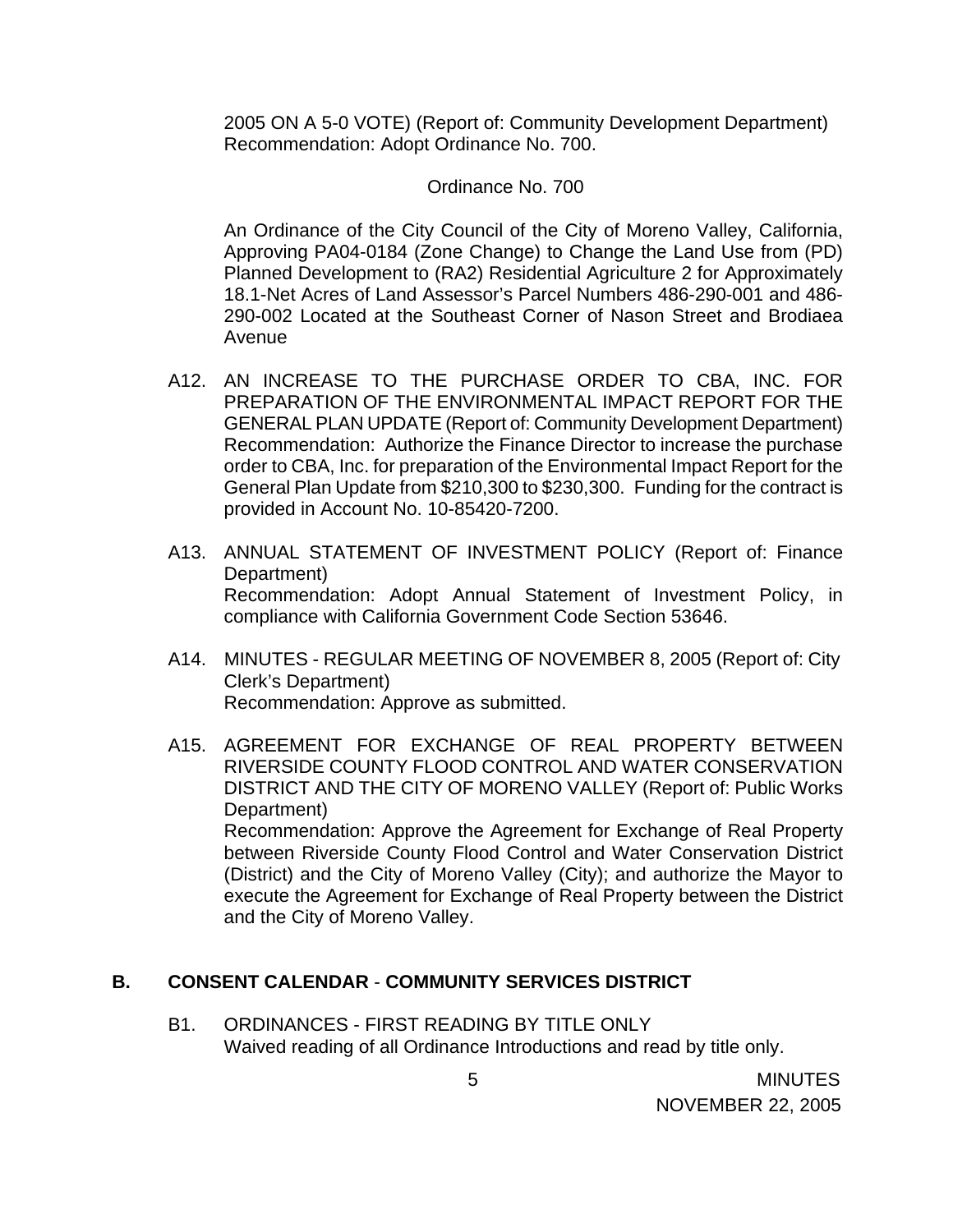- B2. PUBLIC MEETING REGARDING MAIL BALLOT PROCEEDING FOR INCLUSION INTO THE PROPOSED COMMUNITY SERVICES DISTRICT ZONE S (SUNNYMEAD BOULEVARD MAINTENANCE) AND AUTHORIZATION OF THE ANNUAL CHARGE (Report of: Public Works Department) Recommendation: Accept public comments regarding the mail ballot proceeding for the proposed CSD Zone S program. Participating parcels have front footage facing Sunnymead Boulevard between Frederick Street and Perris Boulevard.
- B3. MINUTES REGULAR MEETING OF NOVEMBER 8, 2005 (Report of: City Clerk's Department) Recommendation: Approve as submitted.

#### **C. CONSENT CALENDAR** - **COMMUNITY REDEVELOPMENT AGENCY**

- C1. ORDINANCES FIRST READING BY TITLE ONLY Waived reading of all Ordinance Introductions and read by title only.
- C2. PALM DESERT DEVELOPMENT COMPANY (PDDC) HEACOCK COTTONWOOD IV, LP (COTTONWOOD PLACE PHASE IV) OWNER PARTICIPATION AGREEMENT (Report of: Economic Development Department) Recommendation: Adopt the resolution approving the Owner Participation Agreement (OPA) between the Community Redevelopment Agency (Agency) and Heacock Cottonwood Limited Partnership IV (Participant).

Resolution No. RDA 2005-10

 A Resolution of the Redevelopment Agency of the City of Moreno Valley, California, Approving an Owner Participation Agreement with Heacock Cottonwood IV Limited Partnership for the Development of Land, Making Certain Findings, and Approving the Use of Funds

C3. APPROVING THE REIMBURSEMENT TO NEWHOPE PROPERTIES III FOR THE CONSTRUCTION OF STORM DRAIN LINES T AND T-7 (Report of: Economic Development Department) Recommendation: Approve the reimbursement to Newhope Properties III for the construction of Storm Drain Lines T and T-7 in the amount of \$438,136.58; and appropriate \$438,136.58 from Fund 895 fund balance to pay the reimbursement.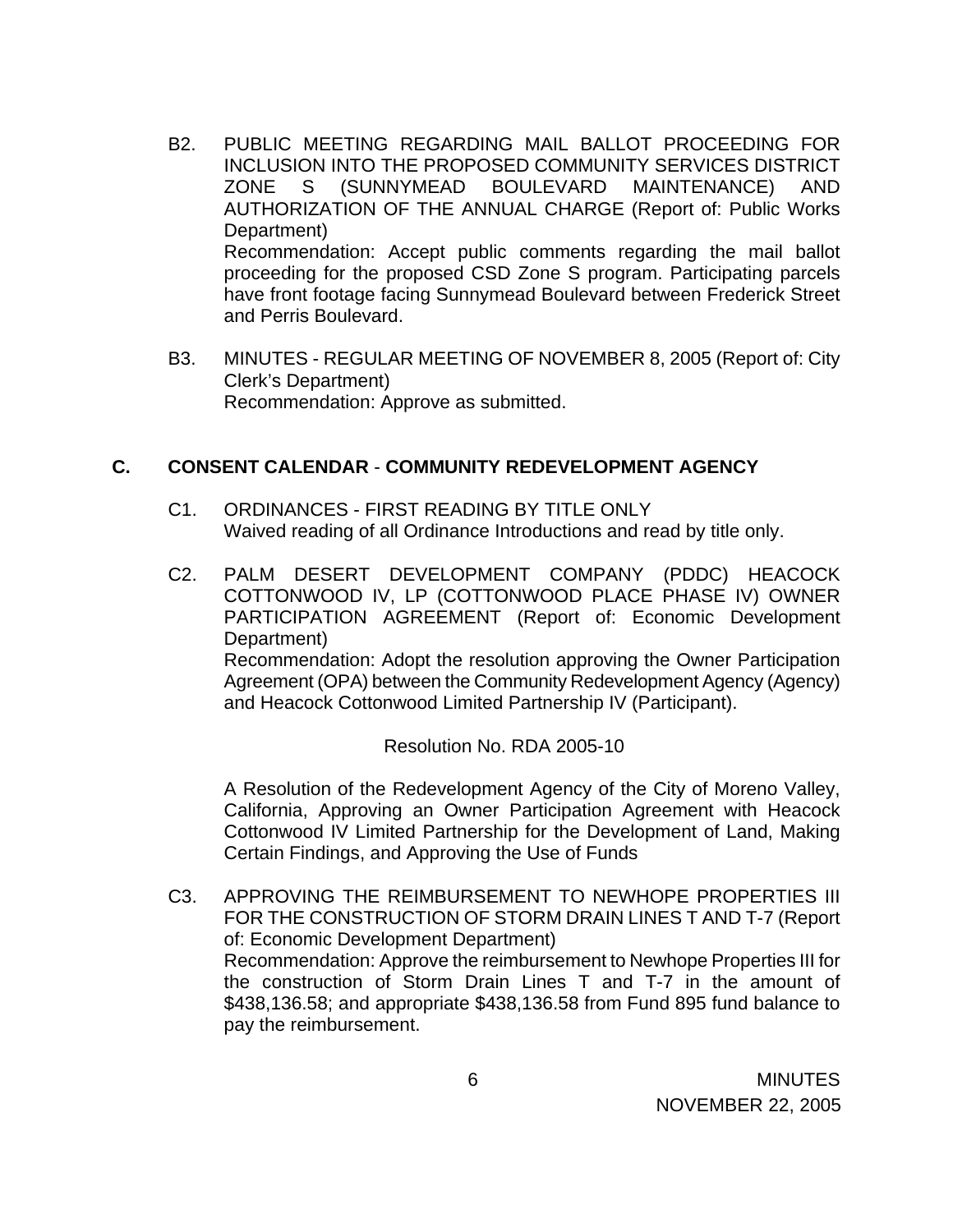C4. MINUTES - REGULAR MEETING OF NOVEMBER 8, 2005 (Report of: City Clerk's Department) Recommendation: Approve as submitted.

# **D. CONSENT CALENDAR** - **BOARD OF LIBRARY TRUSTEES**

- D1. ORDINANCES FIRST READING BY TITLE ONLY Waived reading of all Ordinance Introductions and read by title only.
- D2. MINUTES REGULAR MEETING OF NOVEMBER 8, 2005 (Report of: City Clerk's Department) Recommendation: Approve as submitted.

**Joint Consent Calendar Items A2 – D2 approved by a 5-0 vote with the exception of A13 which was amended as follows: Bullet point no. 8 on page 2 of the staff report should read "Added provision related to cease and desist orders issued on depositories (Section VIII-G)"; and Item no. 5A on page 3 of Investment Policy should read "This procedure manual shall include, but is not limited to the following". m/West, s/White.**

# **RECESS; RECONVENE**

# **E. PUBLIC HEARINGS**

E1. PUBLIC HEARING REGARDING MAIL BALLOT PROCEEDINGS FOR: PROJECT - PANDA EXPRESS RESTAURANT, APN 291-110-041, EAST SIDE OF DAY STREET, NORTH OF GATEWAY DRIVE, BALLOTED ITEM - NATIONAL POLLUTANT DISCHARGE ELIMINATION SYSTEM (NPDES); AND PROJECT - MIMI'S CAFÉ, APN 291-110-042, EAST SIDE OF DAY STREET, SOUTH OF CAMPUS PARKWAY, BALLOTED ITEM - NATIONAL POLLUTANT DISCHARGE ELIMINATION SYSTEM (NPDES). (Report of: Public Works Department) Recommendation: That the City Council, after conducting the public hearing:

 Mayor Stewart opened the public testimony portion of the public hearing; there being none, public testimony was closed.

1. Tabulate the mail ballots for the National Pollutant Discharge Elimination System (NPDES) regulatory rate schedule, for Panda Express Restaurant – APN 291-110-041 (and any division thereof) and Mimi's Café – APN 291-110-042 (and any division thereof);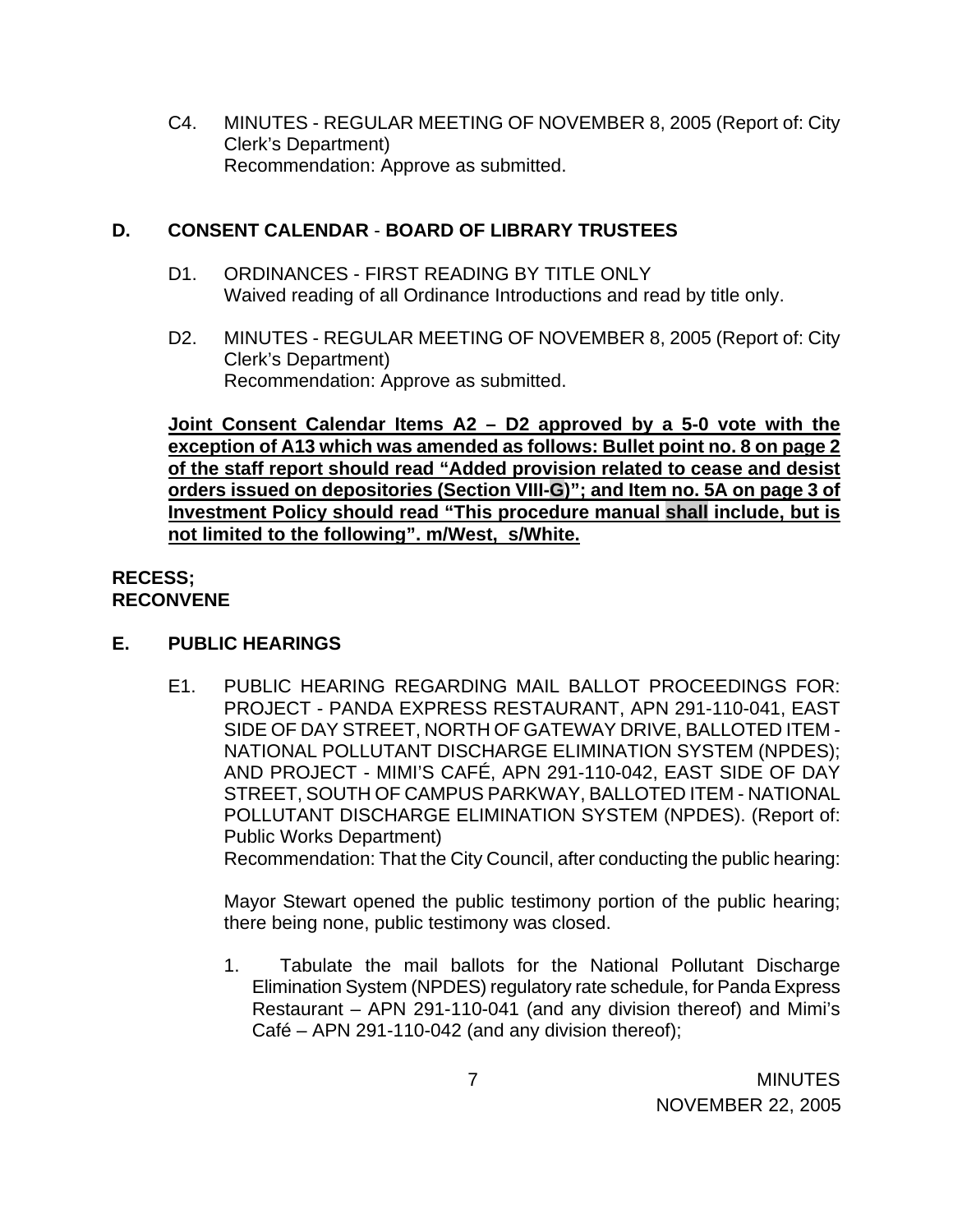# **Directed the City Clerk to tabulate the ballots. Motion carried 5-0. m/White, s/Batey.**

The City Clerk announced the results as follows:

 APN 291-110-041 - Panda Express – NPDES – "Yes" APN 291-110-042 – Mimi's Café – NPDES – "Yes"

- 2. Verify and accept the results of the mail ballot proceedings as identified on the Official Tally Sheet and Assessor Parcel Number (APN) listing;
- 3. Receive and file with the City Clerk's Office the accepted Official Tally Sheet and APN listing; and
- 4. If approved, authorize and impose the NPDES maximum regulatory rate to APNs 291-110-041 and 291-110-042.

#### **Approved by a 5-0 vote. m/White, s/Batey.**

E2. A PUBLIC HEARING FOR: GENERAL PLAN AMENDMENT (PA04-0070) TO AMEND THE CIRCULATION AND BIKEWAY PLANS TO ALTER THE ALIGNMENT OF NASON STREET AT IRIS AVENUE; REPLACE JFK DRIVE BETWEEN LASSELLE AND OLIVER STREETS, AND MORRISON STREET SOUTH OF CACTUS AVENUE WITH ALTERNATIVE STREET IMPROVEMENTS, AND PROVIDE A CLASS III BIKEWAY ON CACTUS AVENUE AND ON OLIVER STREET; SPECIFIC PLAN AMENDMENT (P04- 082) TO AMEND SPECIFIC PLAN NO. 218, THE AQUABELLA SPECIFIC PLAN (FORMERLY KNOWN AS THE MORENO VALLEY FIELD STATION SPECIFIC PLAN), TO PROVIDE FOR A GATED ACTIVE-ADULT COMMUNITY; TENTATIVE PARCEL MAP 33532 (PA04-0069) TO SUBDIVIDE 685 ACRES GENERALLY BETWEEN BRODIAEA AND IRIS AVENUE, AND BETWEEN LASSELLE AND OLIVER STREETS, INTO 4 LOTS FOR FINANCIAL PURPOSES; DEVELOPMENT AGREEMENT (PA04-0005) AN AGREEMENT BETWEEN THE CITY OF MORENO VALLEY AND MORENO VALLEY PROPERTIES, LP REGARDING SPECIFIC PLAN NO. 218, AS AMENDED (Report of: Community Development Department)

 Recommendation: The Staff concurs with the Planning Commission recommendation. The Planning Commission recommends the City Council:

 A presentation was made by the applicant Iddo Benzeevi of Highland Fairview Properties.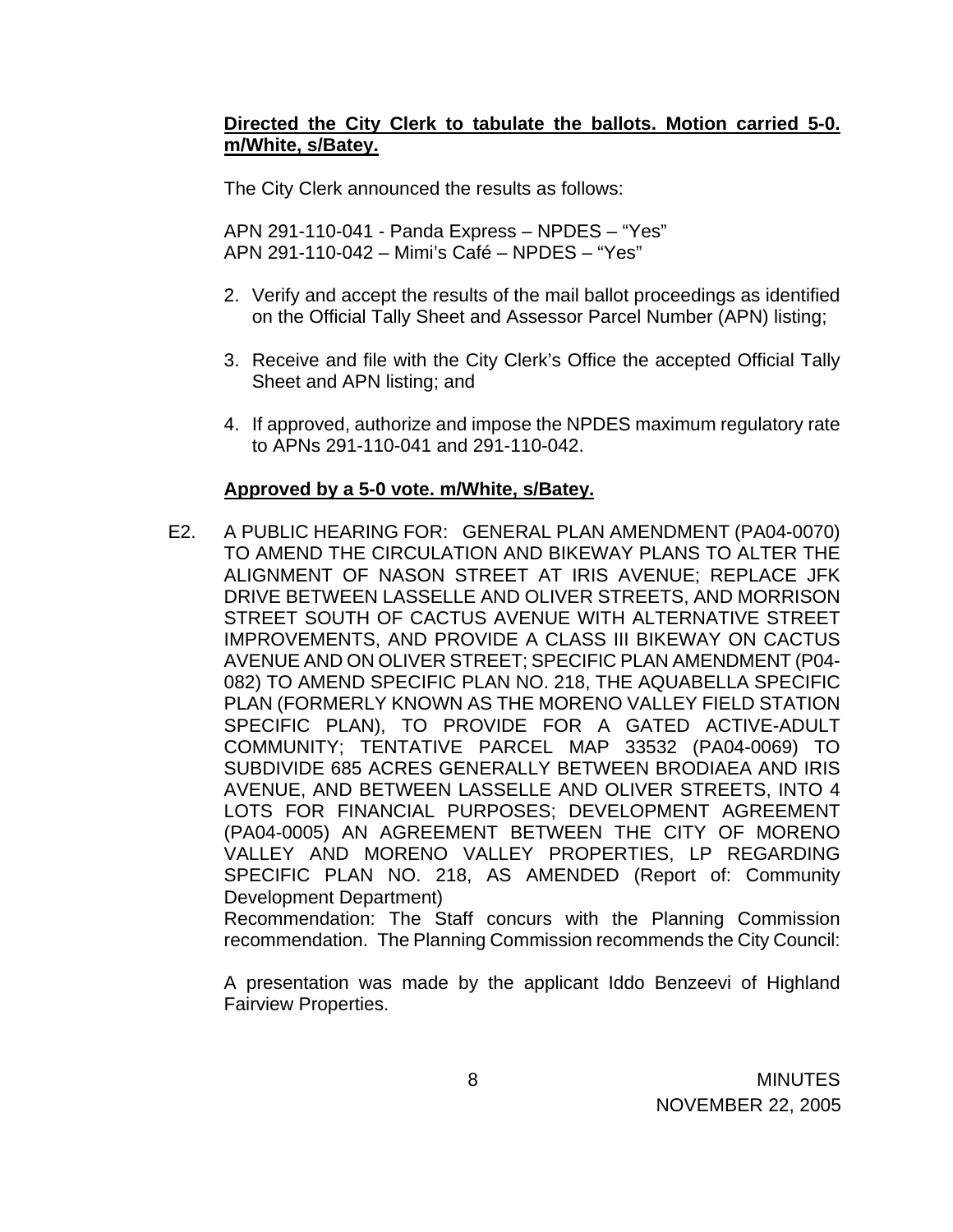Mayor Stewart opened the public testimony portion of the public hearing. Public testimony was received from Steve Johnson (supports), Harold Trubo (supports), and Joe Zmudesky (supports).

1) Accept an Addendum Environmental Impact Report (EIR) for PA04-0070 (General Plan Amendment), P04-082 (Specific Plan Amendment), PA04- 0069 (Tentative Parcel Map 33532), and PA04-0005 (Development Agreement). The projects, individually and cumulatively, will not result in a significant effect on the environment;

# **Approved by a 5-0 vote. m/Batey, s/Flickinger.**

2) Approve Resolution No. 2005-111 approving PA04-0070, thereby modifying General Plan Circulation Plan and Bikeway Plan Maps as described in the Resolution, and the revised Circulation and Bikeway Plan Maps as attached to the Resolution as Exhibits 5A and 5B;

# Resolution No. 2005-111

A Resolution of the City Council of the City of Moreno Valley, California, Approving a General Plan Amendment (PA04-0070); Modifying the Circulation Plan by Removing John F. Kennedy Drive between Lasselle and Oliver Streets, Removing Morrison Street South of Cactus Avenue, and Moving Nason Street's Intersection with Iris Avenue Approximately 800 Feet Eastward; and Modifying the Bikeway Plan to Remove a Class II Bikeway on John F. Kennedy Drive between Lasselle and Oliver Streets, and Add a Class III Bikeway on Cactus Avenue between Lasselle and Oliver Streets and a Class III Bikeway on Oliver Street between Cactus and Iris Avenues

# **Approved by a 5-0 vote. m/Batey, s/Flickinger.**

3) Introduce Ordinance No. 703 approving Specific Plan Amendment (P04- 082) as attached to the ordinance as Exhibit 6A;

# Ordinance No. 703

An Ordinance of the City Council of the City of Moreno Valley, California, Approving Specific Plan Amendment P04-082, an Amendment to Specific Plan No. 218 the AquaBella Specific Plan (Formerly Known as the Moreno Valley Field Station Specific Plan), for 760 Acres of Land Generally between Brodiaea and Iris Avenues, and between Lasselle and Oliver Streets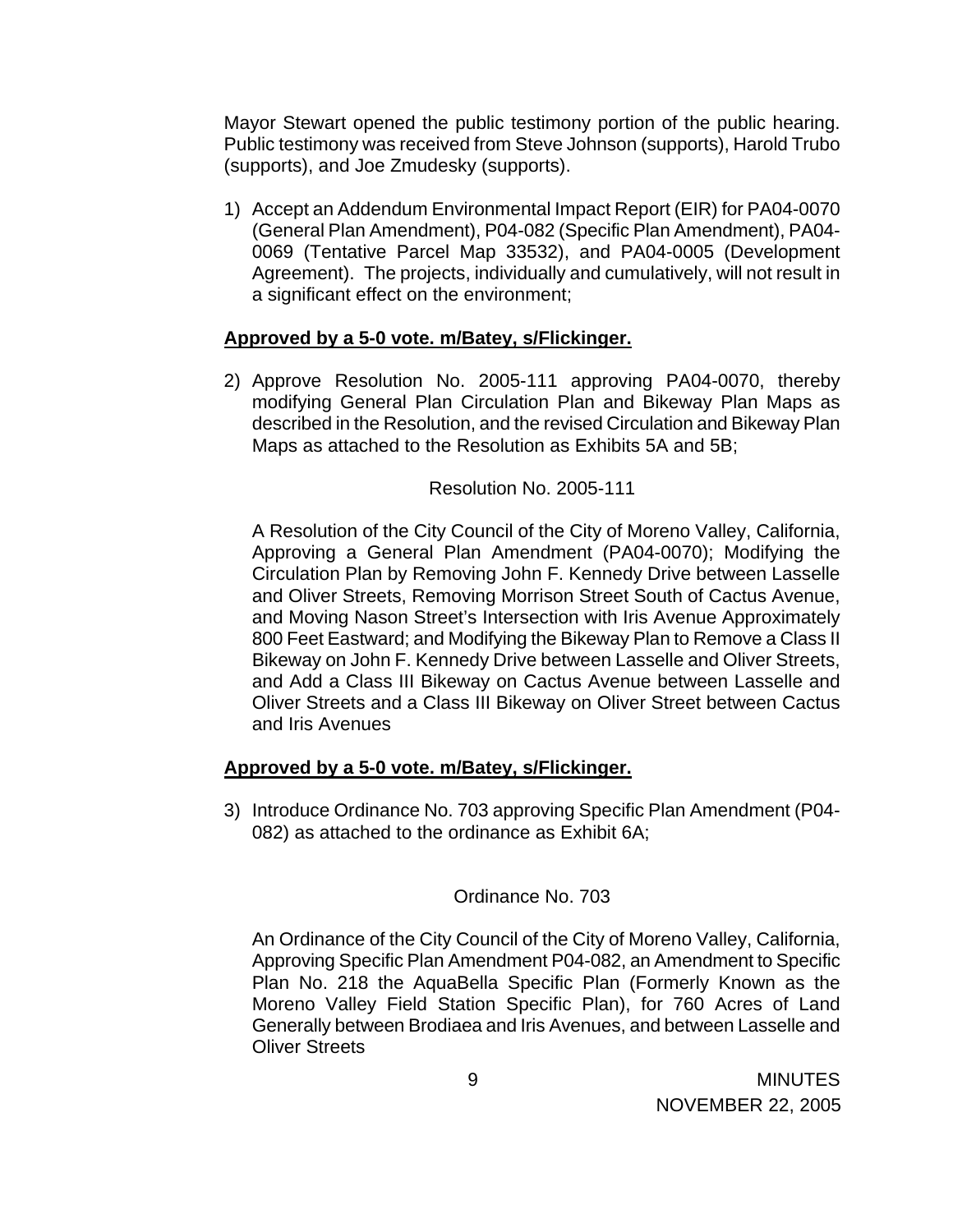# **Approved by a 5-0 vote. m/Batey, s/Flickinger.**

4) Approve Resolution No. 2005-112 approving Tentative Parcel Map No. 33532 (PA04-0069), based on the findings in the Resolution, and the conditions of approval as attached to the resolution as Exhibit 7A; and

Resolution No. 2005-112

A Resolution of the City Council of the City of Moreno Valley, California, Approving Tentative Parcel Map 33532 (PA04-0069) Subdividing 685 Acres into 4 Parcels, Generally Located between Brodiaea and Iris Avenues, and Between Lasselle and Oliver Streets

# **Approved by a 5-0 vote. m/Batey, s/Flickinger.**

5) Introduce Ordinance No. 704 approving Development Agreement (PA04- 0005), based on the findings in the Ordinance.

Ordinance No. 704

 An Ordinance of the City Council of the City of Moreno Valley, California, Approving the AquaBella Development Agreement (PA04-0005) for 685 Acres of Land within the AquaBella Specific Plan, Generally Located between Brodiaea and Iris Avenues, and between Lasselle and Oliver **Streets** 

# **Approved by a 5-0 vote. m/Batey, s/Flickinger.**

# **RECESS; RECONVENE**

 PUBLIC COMMENTS **ON ANY SUBJECT NOT ON THE AGENDA** UNDER THE JURISDICTION OF THE CITY COUNCIL ARE AS FOLLOWS:

Robert Miller – Representing the Moreno Valley Cultural Arts Foundation

 1) Would like to rejuvenate the Moreno Valley Cultural Arts Foundation by bringing the local musical groups to participate in community concerts – the Citrus Wind Ensemble will be performing on December 8 - would like the City to sponsor

Harold Trubo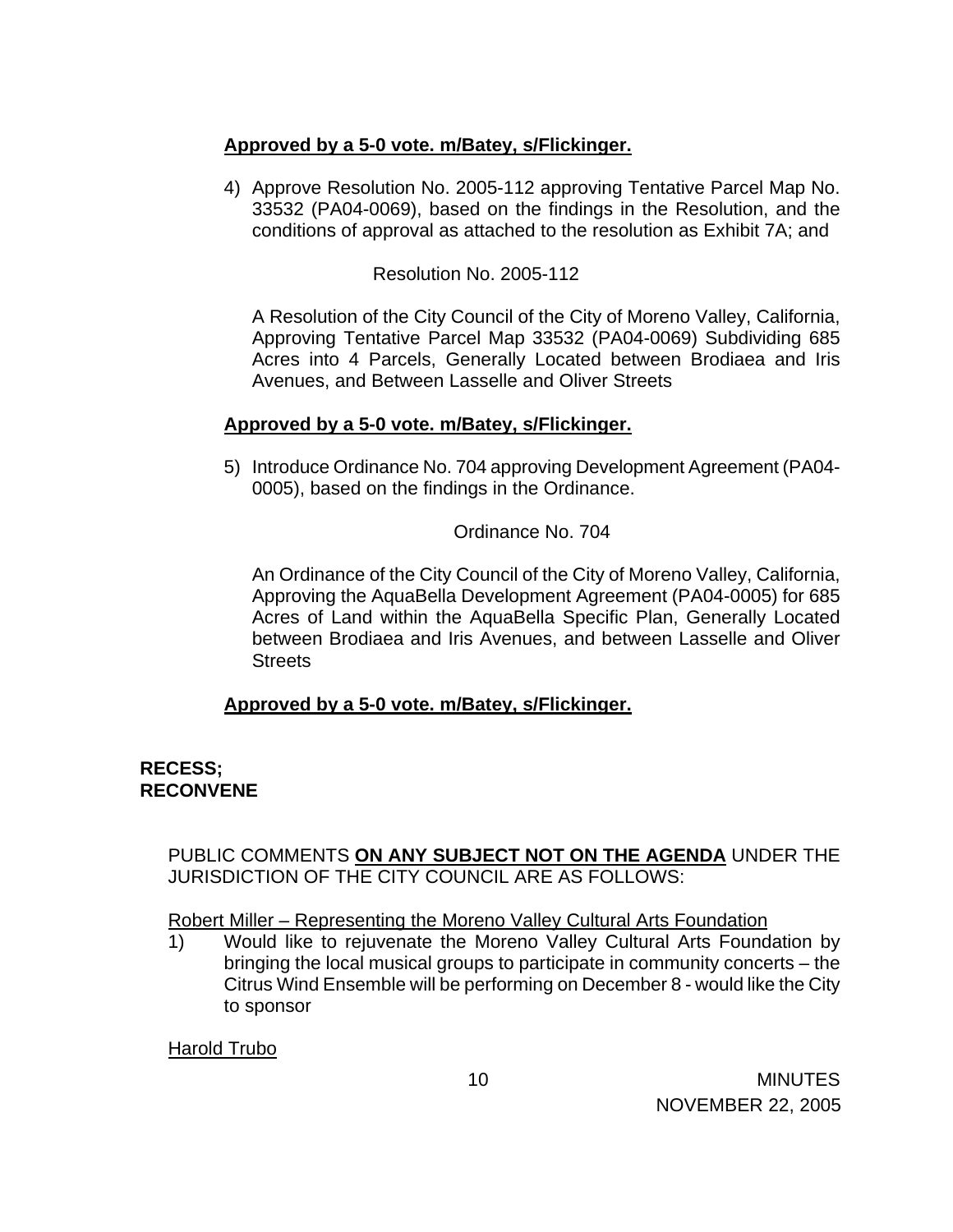- 1) City's  $21^{st}$  Birthday celebration vendor booths and continuous entertainment – contact the Chamber of Commerce if interested in participating
- 2) Citizen of the Year application
- E3. CONDUCT PUBLIC HEARING AND ADOPT RESOLUTION APPROVING THE LISTING OF CITY FEES, CHARGES AND RATES FOR FISCAL YEAR 2005-06 (Report of: Finance Department) Recommendation:

 Mayor Stewart opened the public testimony portion of the public hearing; there being none, public testimony was closed.

- 1) Conduct a Public Hearing to receive public comments on the proposed Listing of City Fees, Charges and Rates for Fiscal Year 2005-2006; and
- 2) Adopt Resolution No. 2005-113, repealing Resolution No. 2005-54 and increasing and establishing specified fees for various services; maintaining the present level of certain fees; reducing the level of certain fees; incorporating certain prior enactments; and approving the Listing of City Fees, Charges and Rates for Fiscal Year 2005-06.

Resolution No. 2005-113

A Resolution of the City Council of the City of Moreno Valley, California, Repealing Resolution No. 2005-54 and Increasing and Establishing Specified Fees for Various Services; Maintaining the Present Level of Certain Fees; and Incorporating Certain Prior Enactments

#### **Approved by a 5-0 vote. m/West, s/Batey.**

# **F. ITEMS REMOVED FROM CONSENT CALENDARS FOR DISCUSSION OR SEPARATE ACTION - NONE**

#### **G. REPORTS**

- G1. CITY COUNCIL REPORTS ON REGIONAL ACTIVITIES (Oral Presentation)
	- a) Report on March Joint Powers Authority by Mayor Stewart No report given
- 11 MINUTES G2. CSD ORDINANCE ESTABLISHING REVISED FEES (Report of: Parks and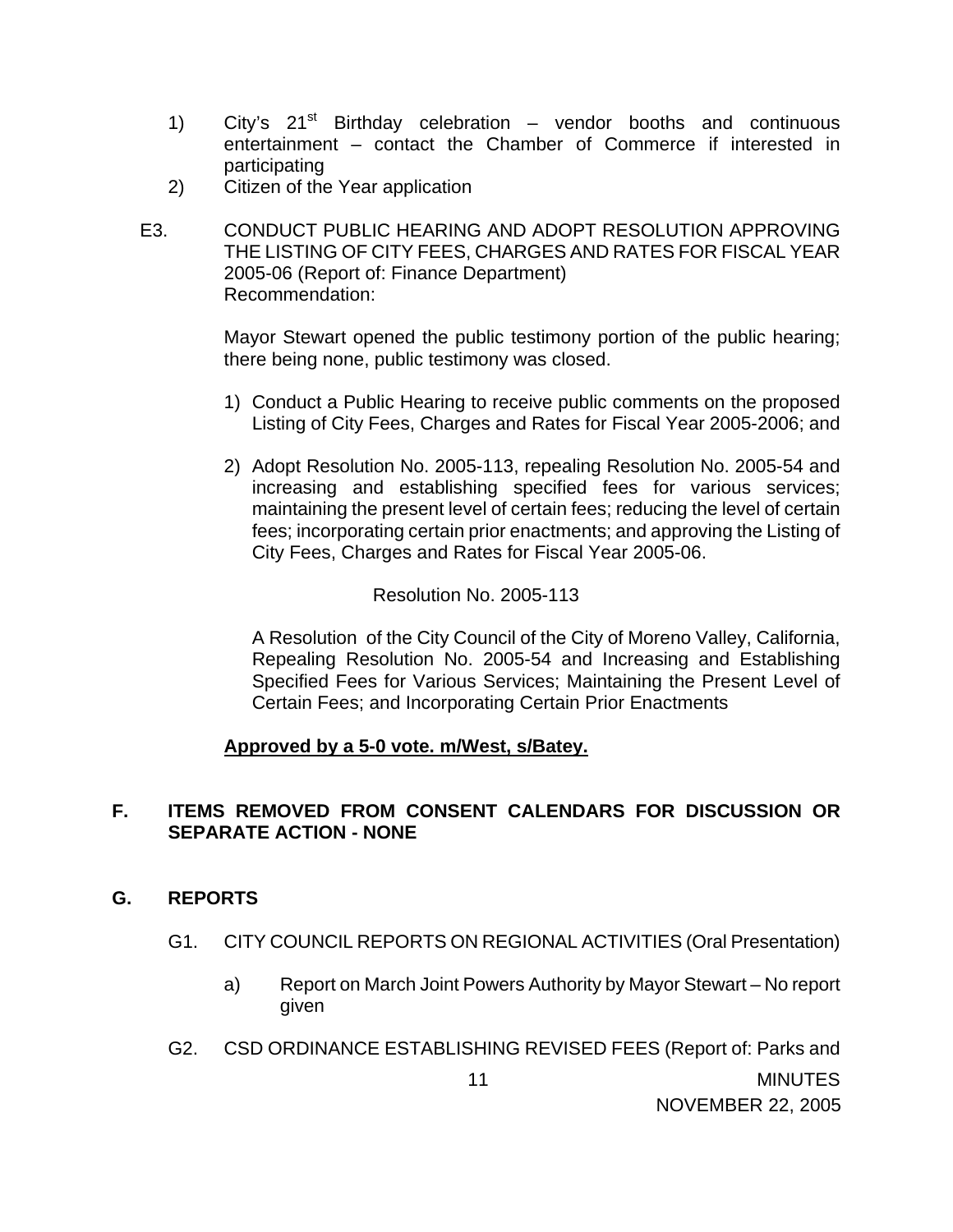Recreation Department)

Mayor Stewart opened the agenda item for public comments; there being none, public comments were closed.

 Recommendation: That the City Council, acting in the capacity as Board of Directors of the Moreno Valley Community Services District approve the continuation of the existing fees through January 11, 2006, and introduce Ordinance No. CSD 49, establishing revised fees for recreational activities, parks, the use of the TownGate Community Center, the use of the Valley Skate Park, the use of the Moreno Valley Senior Community Center, the Moreno Valley Conference and Recreation Center, the Equestrian Park and Nature Center, the use of the Mobile Stage Unit, and rescinding certain prior enactments (Roll call required) effective January 12, 2006.

# Ordinance No. CSD 49

 An Ordinance of the Moreno Valley Community Services District of the City of Moreno Valley, California, Establishing Revised Fees for Recreational Activities, Parks, the Use of the TownGate Community Center, the Use of the Valley Skate Park, the Use of the Moreno Valley Senior Community Center, the Moreno Valley Conference and Recreation Center, the Equestrian Park and Nature Center, the Use of the Mobile Stage Unit, and Rescinding Certain Prior Enactments

# **Approved by a 5-0 vote, as amended to change the deposit fee for use of the Grand Valley Ballroom to a scale from \$750 - \$1,500. m/White, s/West.**

G3. CITY MANAGER'S REPORT (Informational Oral Presentation – not for Council action)

 City Manager Rogers made comments on the upcoming retirement of Public Works Director, Trent Pulliam, and on the upcoming retirement of Parks and Recreation Director, George Price.

#### **H. LEGISLATIVE ACTIONS**

ORDINANCES - 1ST READING AND INTRODUCTION - NONE

ORDINANCES - 2ND READING AND ADOPTION - NONE

ORDINANCES - URGENCY ORDINANCES – NONE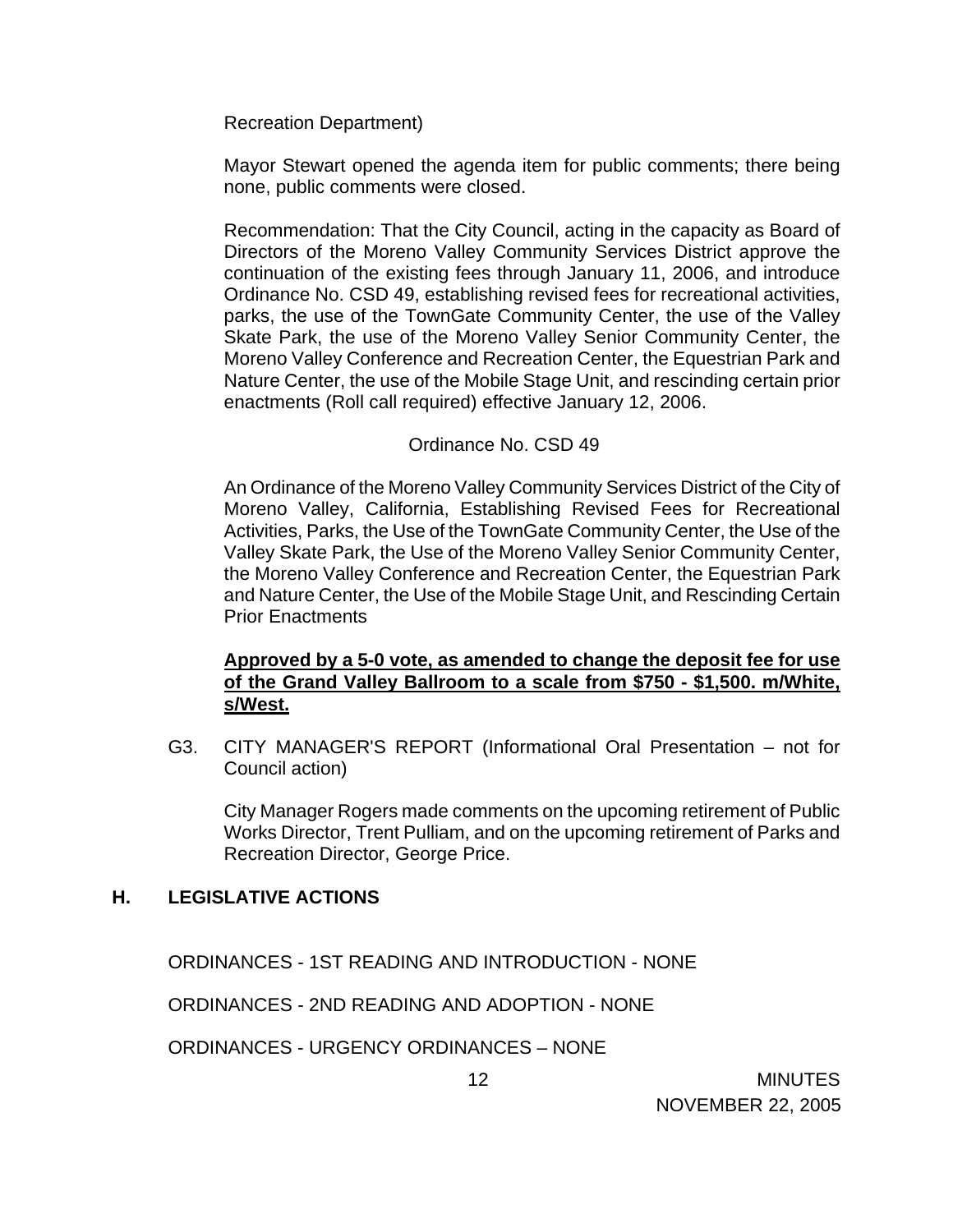# RESOLUTIONS – NONE

# **CLOSING COMMENTS AND/OR REPORTS OF THE CITY COUNCIL, COMMUNITY SERVICES DISTRICT, OR COMMUNITY REDEVELOPMENT AGENCY**

### Mayor Pro Tem Flickinger

- 1) Responded to speaker regarding the Citrus Wind Ensemble event upcoming on December 8 – stated there is not time to agendize on a City Council meeting before the date of the concert
- 2) Happy Thanksgiving
- 3) 21<sup>st</sup> Birthday Celebration will be held December 1-4 with the Community Fair and Carnival happening for four days with the centerpiece of the celebration being on Saturday, December 3 with live concerts in two venues, exhibition basketball games, and at sundown on Saturday there will be fireworks and then several surprises – announced there will be a street closure at Frederick and Alessandro – booths are still available – call the Chamber of Commerce for information
- 4) Stated the Riverside Transit Authority (RTA) will be offering a shuttle to the Festival of Lights at the Mission Inn on Saturday, November 26, from the Moreno Valley Senior Community Center for \$2 round trip – call the RTA office in Riverside for more information and reservations– also on New Year's Eve all the bus lines on RTA will be free from 6 pm to closing

#### Council Member Batey

- 1) Wished George Price & Trent Pulliam a "Happy Retirement"
- 2) Have a happy and safe Thanksgiving please don't let friends and loved ones drive intoxicated – take away the car keys

#### Council Member White

1) Wished all a "Happy Thanksgiving"

#### Mayor Stewart

1) Thanked Chief DiYorio for the good work on a recent burglary call – officers to be commended

#### Council Member West – no comments

# **CLOSED SESSION - NONE**

# **ADJOURNMENT**

There being no further business to conduct, the meeting was adjourned at 10:05 p.m. in honor of George Price and Trent Pulliam by unanimous informal consent.